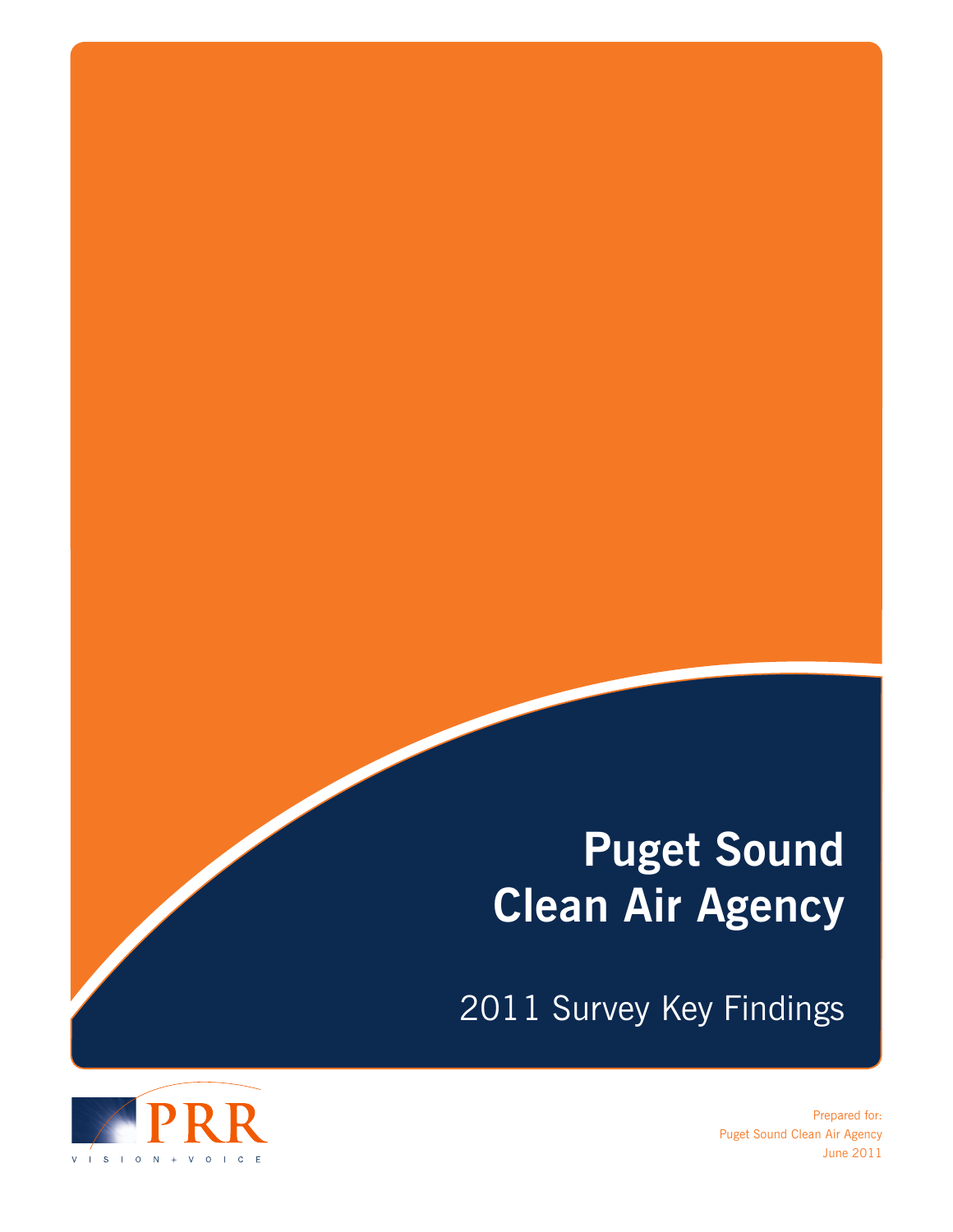# Key Findings

## What Do People Know, Think and Believe about Air Quality and Global Warming/Climate Change?

#### *Fewer see air pollution in the Puget Sound area as a very serious problem*

Since 1993 (when 16% saw air pollution as a very serious problem) the general trend has been that air pollution is seen as less of a serious problem, so that by 2011 only 6 percent saw air pollution as a very serious problem.

#### *More now believe that air pollution has improved over the past 5 years*

In 2011, more people believed that air pollution had improved in the last five years. Compared to 2008 (9%) and 2005 (10%), 13 percent of respondents in 2011 believed that air pollution had improved in the last five years. There was almost a third (28%) who believed that air pollution had gotten worse.

#### *Few think that air pollution impacts people's health in their county*

In 2011, about a fifth (21%) reported that air pollution impacts people's health in their county, with 12% reporting that it impacts people's health 'very much'.

#### *Few think that air pollution impacts people's health frequently and seriously*

In 2011, over one-third (37%) reported that people's health is impacted 'not very often, but fairly seriously', 27% reported 'frequently but not seriously' and 12% reported 'frequently and fairly seriously. Almost one quarter (24%) reported 'not very often and it's not a big impact when it happens'.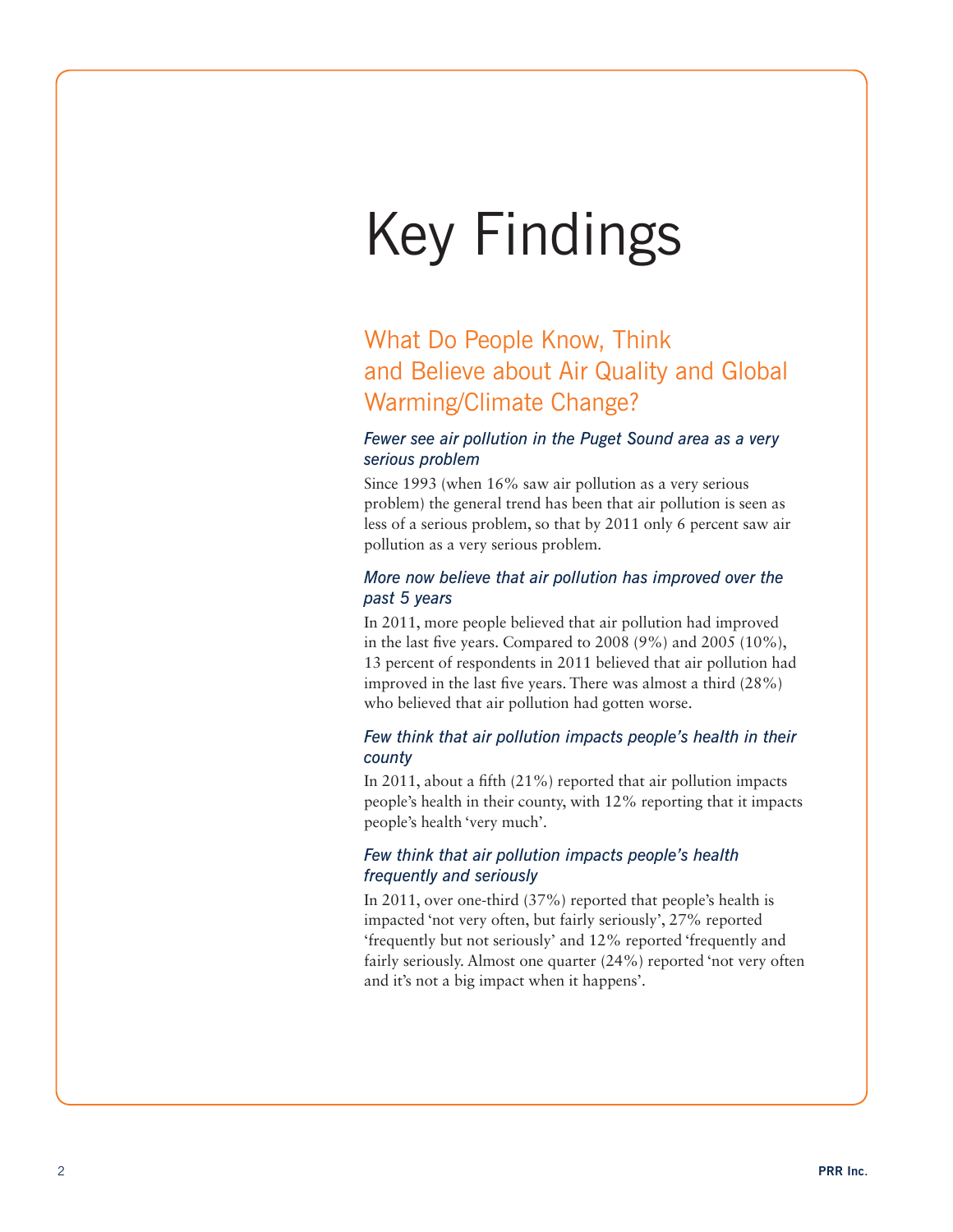#### *Few in Pierce County are aware that the air pollution levels in their county violate national standards*

Most (82%) were not aware of this, only 18% are.

#### *Most continue to acknowledge that air pollution comes mostly from motor vehicles*

As in 2008 and 2005, the vast majority (84%) in 2011 understood that motor vehicles are a major source of air pollution. There was also increased knowledge in 2011 (compared to 2008 and 2005) that air pollution comes from woodstoves/fireplaces (14%) or burning outside (11%).

#### *Concern about global warming decreasing*

Almost three-quarters (70%) reported that global warming was 'somewhat serious' or 'very serious', with 46% reporting that it was a very serious problem. In 2011, fewer saw global warming as a very serious problem (compared to 2008; 55%).

#### *Auto exhaust and industry pollution seen as big contributors to global warming*

In 2011, 44 percent viewed automobile exhaust as the major contributor to global warming and 26% believed that industrial pollution was a big contributor to global warming.

#### *Many have taken voluntarily action because of their concern with global warming*

A little under half (42%) indicated that they had voluntarily taken some action because of their concern for global warming.

#### *Future generations and family health are the big motivators for addressing global warming*

In 2011, when it comes to things that are the most motivating reasons for addressing global warming, preserving air for future generations (26%) was the number one motivator, followed by family health (21%).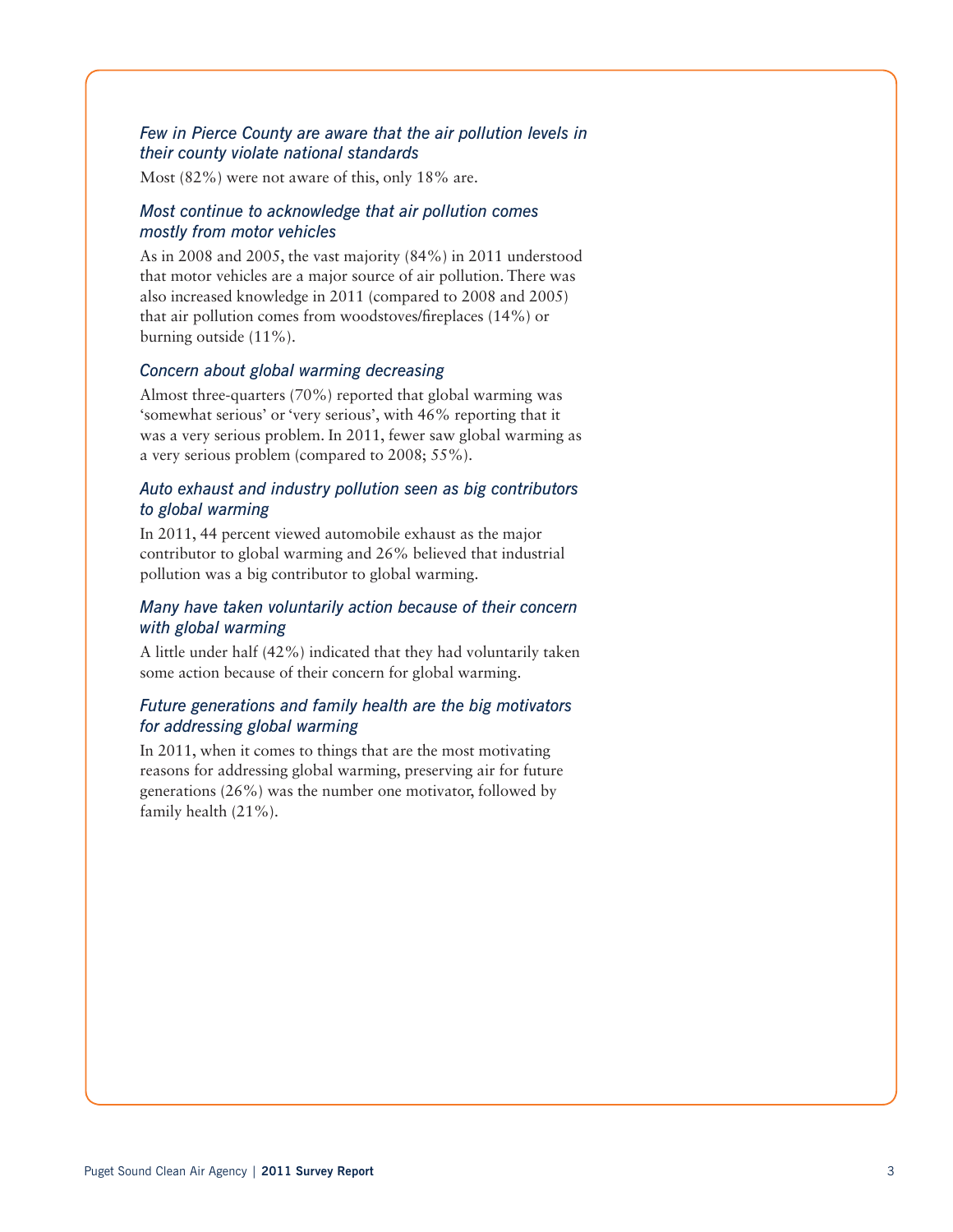## What Wood-Burning Device Do People Have and What do they Use it For?

#### *Most continue to not have any burning devices. Those that do, mostly have fireplaces.*

Similar to the 2008 results, the majority (69%) of respondents in 2011 reported having no indoor wood burning devices. Those who did have wood burning devices were most likely to have fireplaces (15%).

#### *Most use their wood burning devices for heat and for pleasure*

In 2011, 50 percent of respondents used their wood burning devices for heat and over half (57%) used their devices for pleasure. In addition, 11 percent used their devices for cooking.

#### *Most burn firewood, but half as many burn pressed logs*

Firewood remained the most popular fuel (79%; similar to 2008) to burn, and pressed logs were still used, but less popular (33%).

*Some don't know how to maximize heat and minimize smoke* More respondents in 2011 (62%) than in 2005 (55%) but slightly less than 2008 (65%) believed it was best to close the air controls to provide just enough air to sustain the fire, and other sizeable percents believe it was good to use damp wood (13%), or fit as much wood into the firebox as possible (15%).

## Have People Considered Switching to Natural Gas or Propane? Why or Why Not?

#### *Some have considered switching their wood-burning device to natural gas or propane*

About one-third (31%) had considered switching to natural gas, over two-thirds (69%) had not.

- Those who had considered switching to natural gas gave the following top three reasons:
	- Burns cleaner, less smoke, less pollution (37%)
	- More convenient, easier to use (29%)
	- Less mess, cleaner house (13%)
- Those who had not considered switching to natural gas gave the following top four reasons:
	- Rent, don't own  $(25%)$
	- Happy with current situation  $(21\%)$
	- Use infrequently, not often  $(18\%)$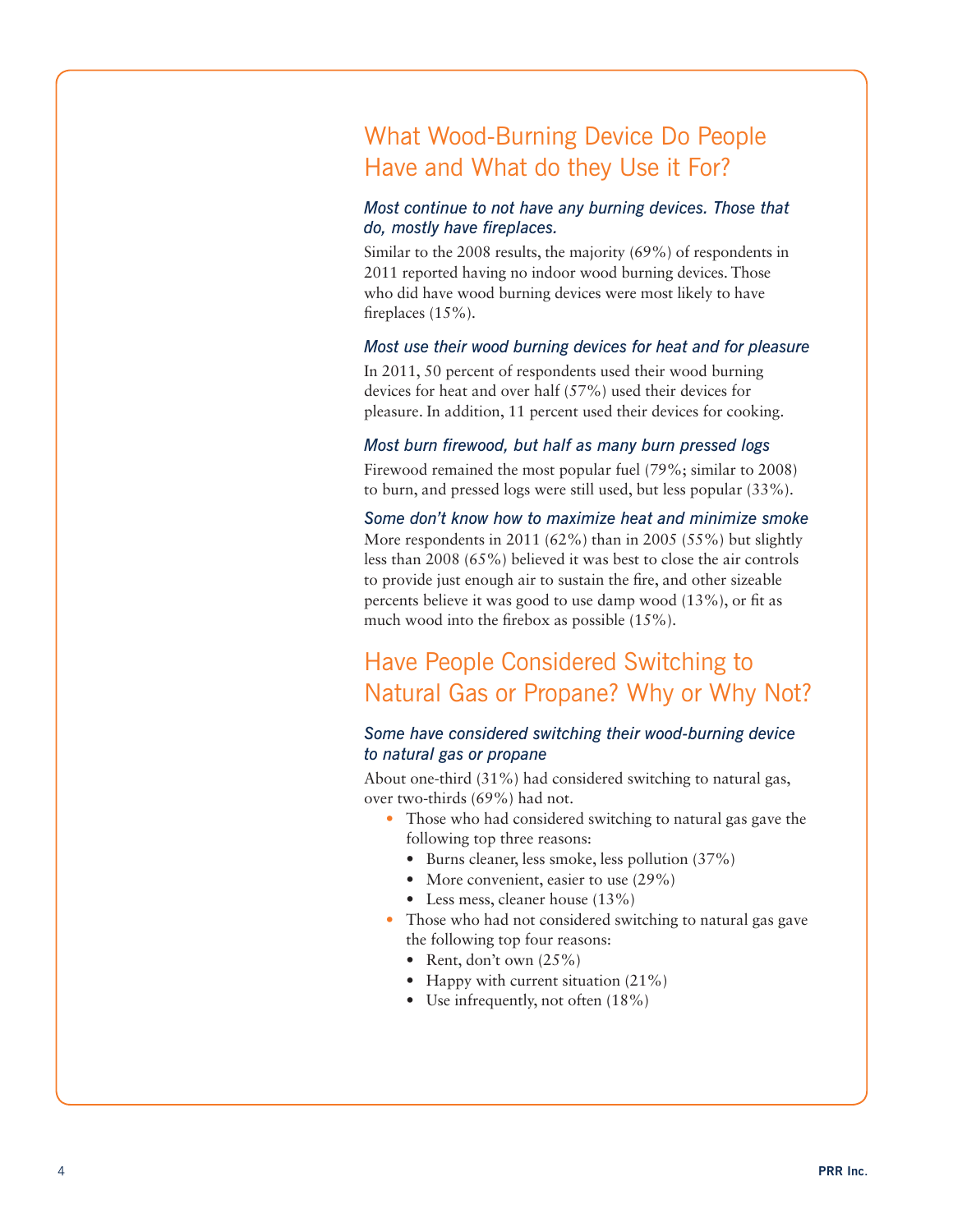#### *Most have another source of heat in a power outage, a fireplace is the most popular*

Half (50%) had another source of heat in a power outage, with most using a fireplace (28%) or wood stove (16%).

#### *Some have taken voluntary action to improve air quality*

Over one-third (37%) reported that they had voluntarily taken action to improve air quality, a little under two thirds (63%) reported that they had not taken any action.

#### *Most would be in favor of restrictions on vehicle idling at places like schools, ferry docks, draw bridges, or fast food drive-throughs*

Almost three-quarters (72%) in 2011 (up from 45% in 2008) strongly agree that restrictions should be placed on vehicle idling at places such as schools, ferry docks, and draw bridges and fast food drive-throughs.

### Are People Willing to Pay for Clean Air?

#### *Many are willing to pay vehicle related taxes to improve air quality (but not through non-vehicle-related tax)*

Similar to 2008, respondents are not averse to paying to improve air quality. 2011 respondents are more willing to pay vehicle related taxes (license plate messages [76%], tab fees [72%], excise tax  $[47\%]$  gas tax  $[43\%]$  and property tax  $(22\%)$ .

#### *Many are willing to pay extra in taxes and fees per year to have cleaner air*

Similar to 2008 and 2005, when it comes to actual dollar amounts that people are willing to pay, the vast majority were willing to pay anywhere between one dollar (87%) and ten dollars (64%) a year in taxes or fees for improved air quality.

## Where do People get their Information about Air Quality?

#### *Most report they get their information about air quality from television news*

As in 2008, television news shows were the place where over half (59%; decrease of 3% from 2008) reported they had seen air quality reports for the Puget Sound area. A distant second was newspapers at 39 percent, followed by radio (13%), and television weather forecasts (11%).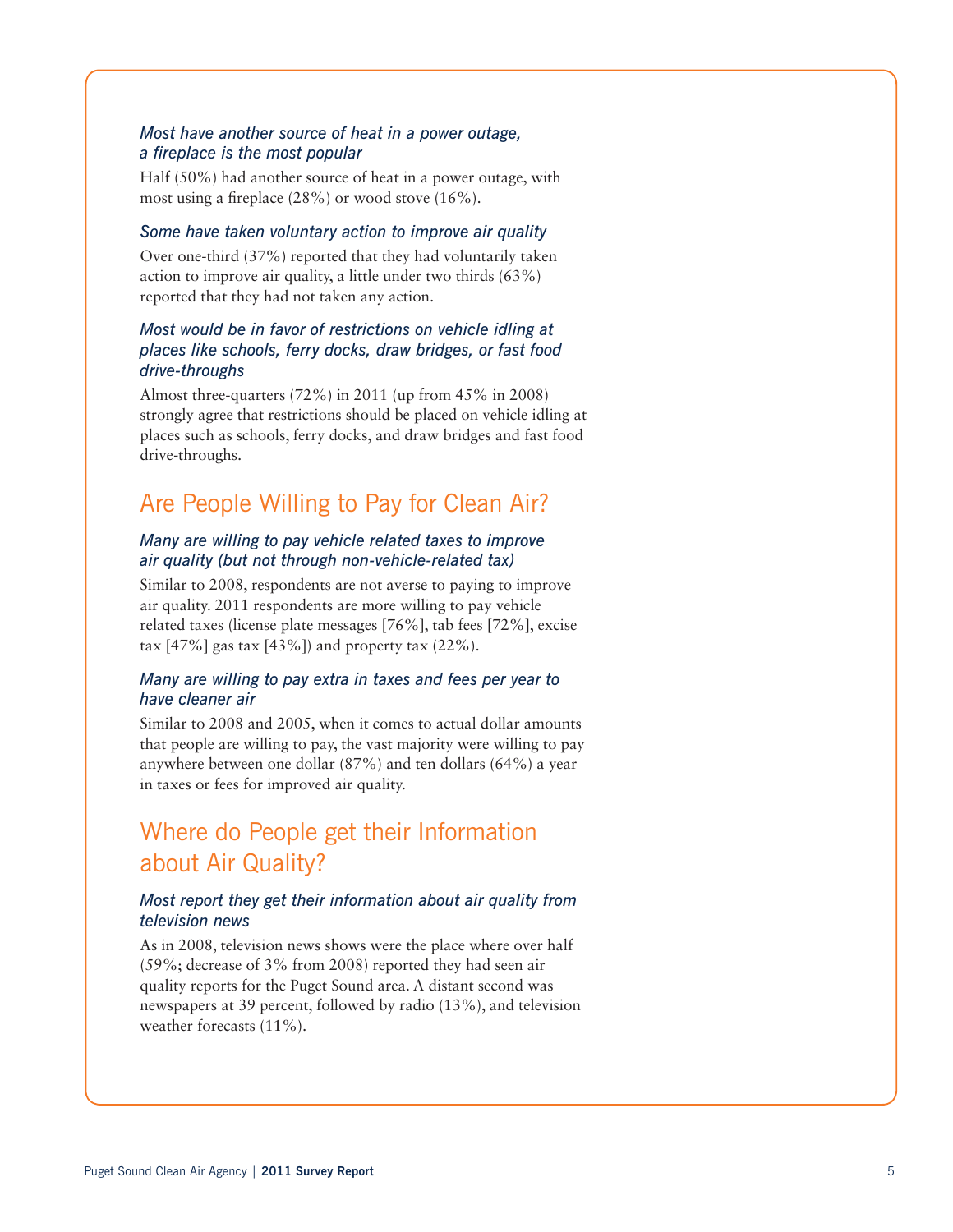#### *Most remembered seeing or hearing messages regarding burn bans*

Almost two-thirds (63%) reported having seen or heard messages regarding burn bans during the winter months. This was a considerable increase from 2008 (31%).

- They reported that the burn bans were for:
	- Air quality reasons  $(57%)$
	- Both fire danger and air quality reasons  $(35\%)$
	- Outdoor fire danger reasons (8%)
- They heard about the burn bans from:
	- Television news  $(64\%)$
	- Newspaper announcements (23%)
	- Radio announcements (23%)
- The vast majority (94%) reported complying with the burn bans

## Who is Responsible for Air Quality & Are People Aware of Puget Sound Clean Air Agency?

#### *Majority report that they do not know who is responsible for air quality*

The majority reported that they did not know who was responsible for monitoring air quality in their county (63%). Nearly onequarter (22%) reported the Environmental Protection Agency was responsible and only 5% reported that the Puget Sound Clean Air Agency was responsible for air quality.

#### *Some report that they do not know who to trust to make sure the air in the Puget Sound region is healthy, and to make sound decisions on their behalf*

When asked who they trusted to make sure the air in the Puget Sound region is healthy and to make sound decisions on their behalf regarding air quality, one third (33%) reported that they did not know, almost one-fifth (19%) reported that they trusted County officials and less than one-fifth (11%) reported that they trusted the Environmental Protection Agency. Few responded with Puget Sound Clean Air Agency (3%).

#### *When aided, many report having heard of the Puget Sound Clean Air Agency*

There was greater aided name recognition of the Puget Sound Clean Air Agency in 2011 (42% aided; 5% unaided) compared to 2008 (36% aided; 8% unaided).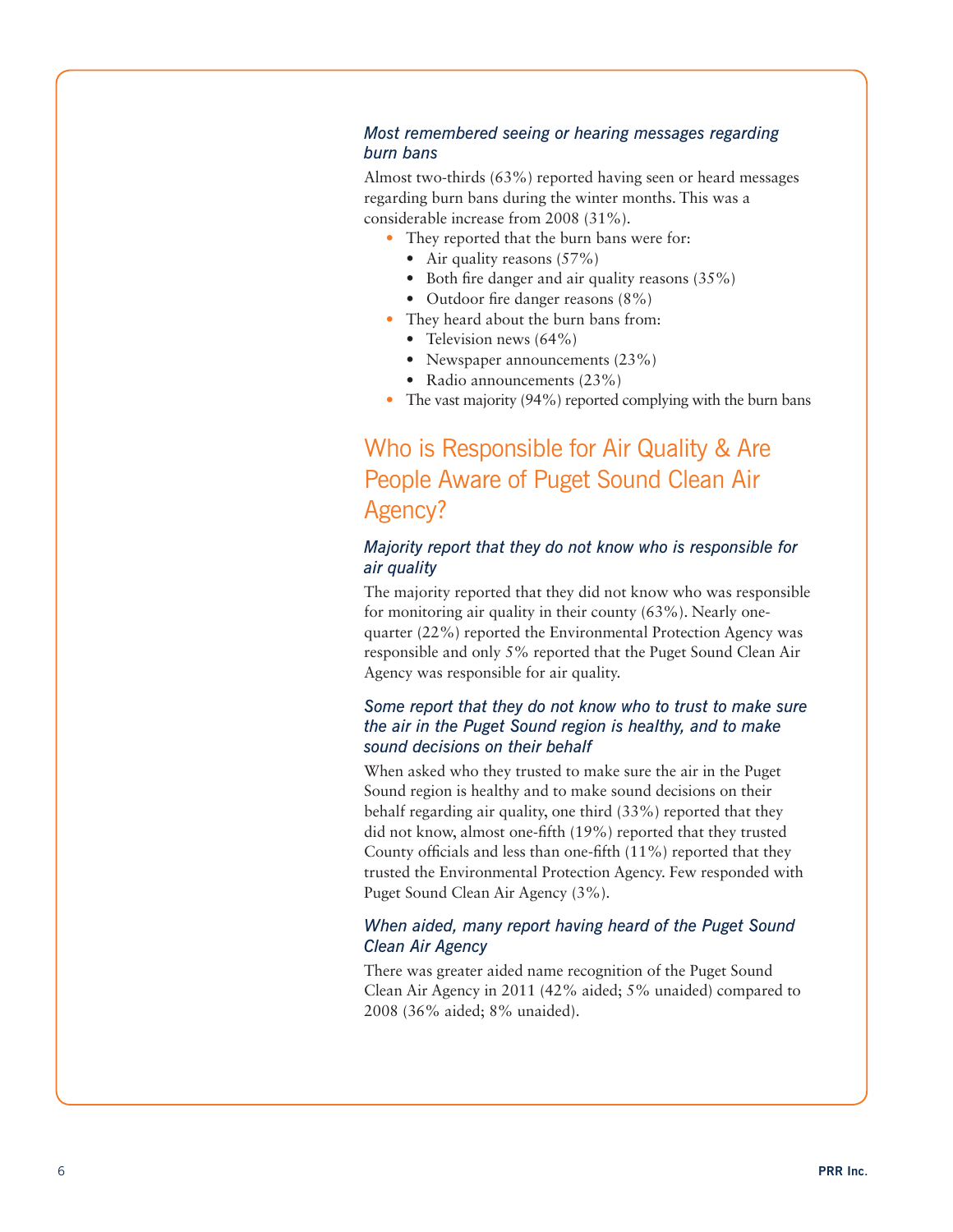## Which Air Quality Goals Are Important?

#### *Many Report that PSCAA Air Quality Goals are Important1*

Reducing pollution from business/industry

 $63\%$  reported that this was important, with  $45\%$  indicating that it was 'very important'

Measuring/monitoring air pollution

• 60% reported that this was important, with  $42\%$  indicating that it was 'very important'

Reducing smog

• 60% reported that this was important, with  $45\%$  indicating that it was 'very important'

Reducing pollution from transportation/motor vehicles

• 59% reported that this was important, with 43% indicating that it was 'very important'

Making sure pollution doesn't affect the poor and vulnerable

•  $56\%$  reported that this was important, with 43% indicating that it was 'very important'

Reducing greenhouse gases

• 54% reported that this was important, with 36% indicating that it was 'very important'

Reducing diesel exhaust

• 53% reported that this was important, with 39% indicating that it was 'very important'

Planning pedestrian-friendly communities

• 48% reported that this was important, with 34% indicating that it was 'very important'

Reducing pollution from burning/smoke

• 45% reported that this was important, with  $32\%$  indicating that it was 'very important'

> 1 Important is defined as rating each goal a 6 or 7 on an importance scale from 1(not at all important) to 7(very important)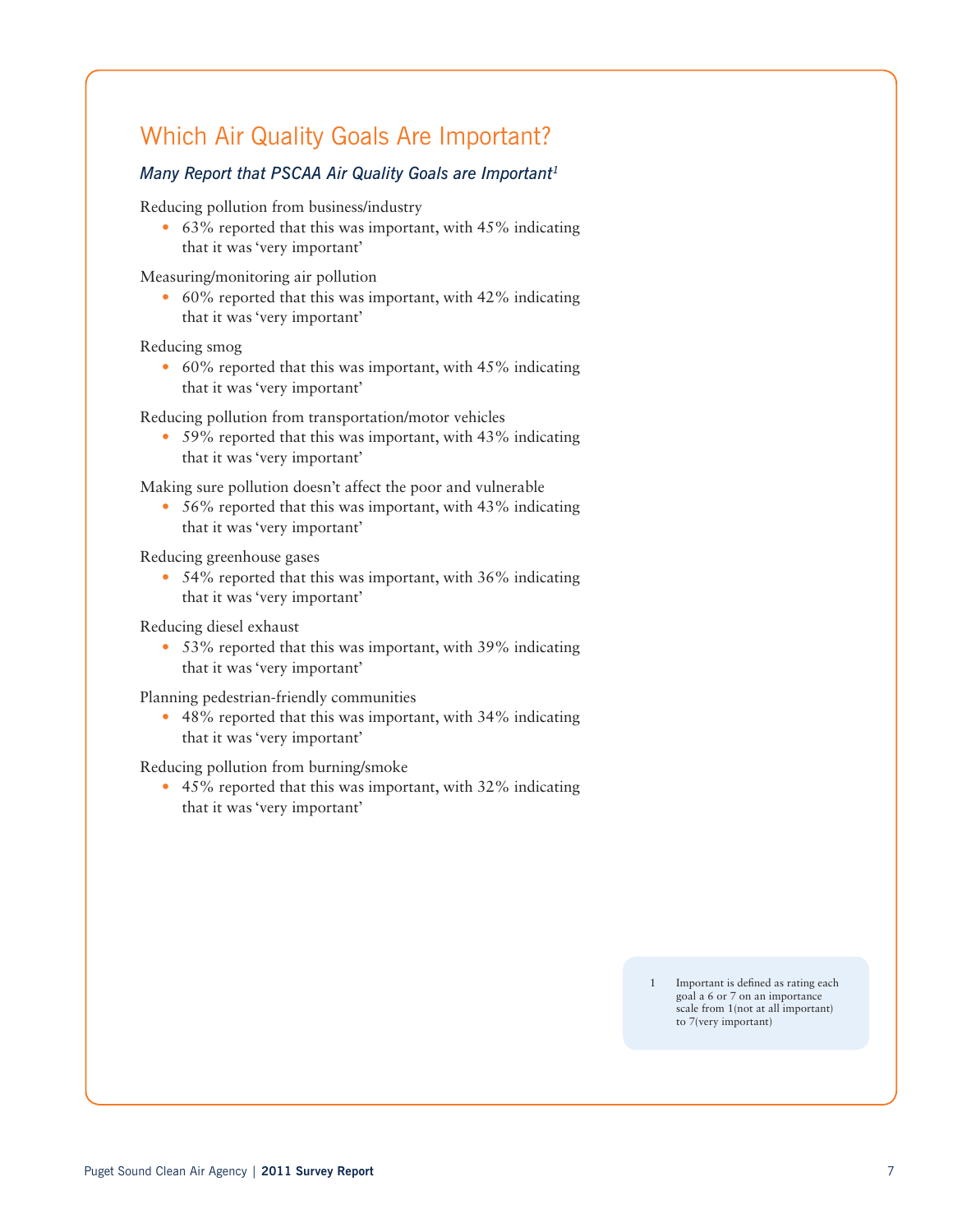## Market Segments

Cluster analysis was performed to identify specific market segments for more targeted education/marketing. The following market segments or clusters were identified for the 2011 survey results.

Cluster 1 (n=324; 36%)

"I'm somewhat concerned about air pollution and global warming, I'm a little willing to pay to improve air quality and I think the air quality goals are somewhat important"

Cluster 2 (n=162; 18%)

"I'm not concerned about air pollution and global warming, I'm not willing to pay to improve air quality and I think the air quality goals are not important"

Cluster 3 (n=416; 46%)

"I'm very concerned about air pollution and global warming, I'm very willing to pay to improve air quality and I think the air quality goals are very important"